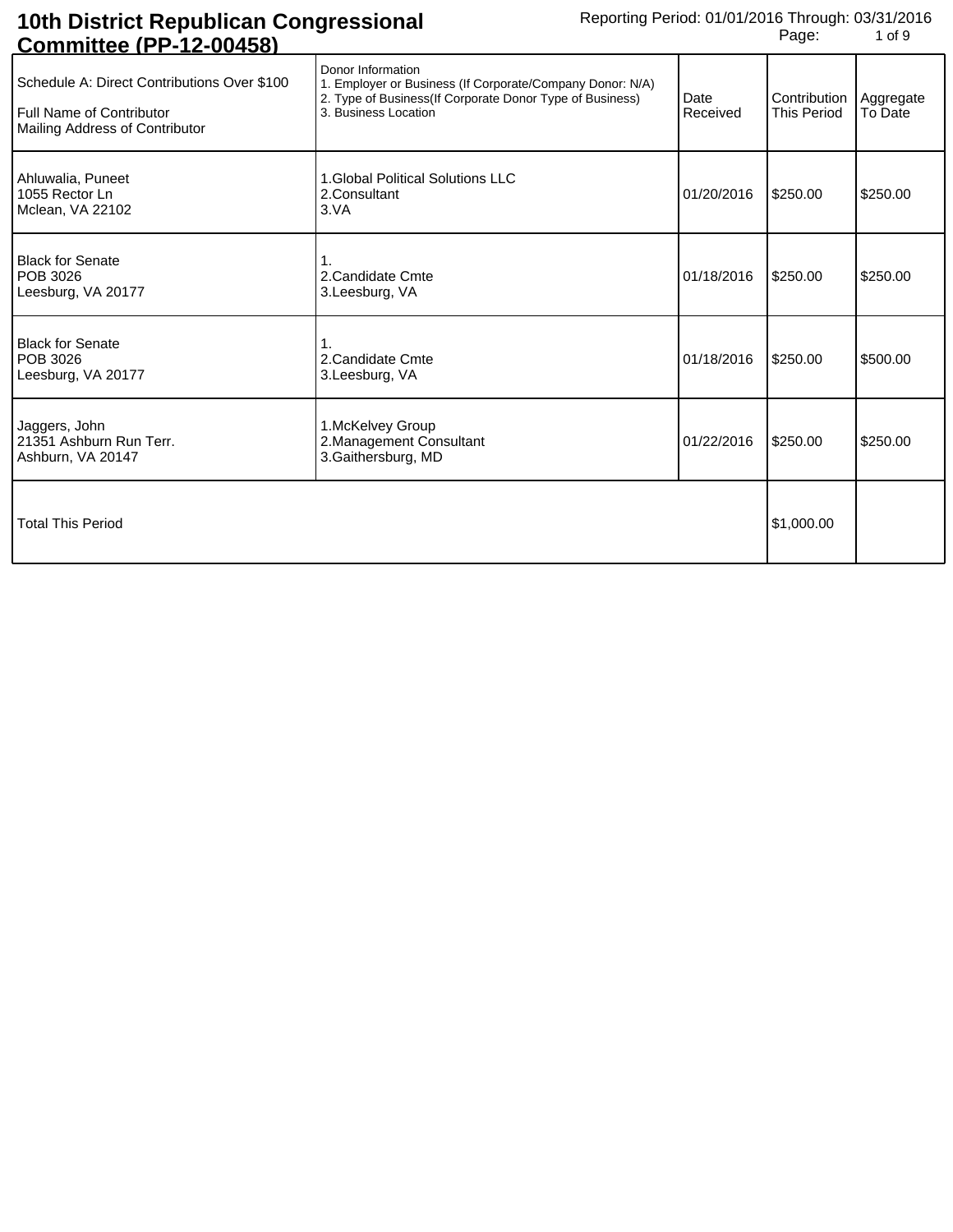No Schedule B results to display.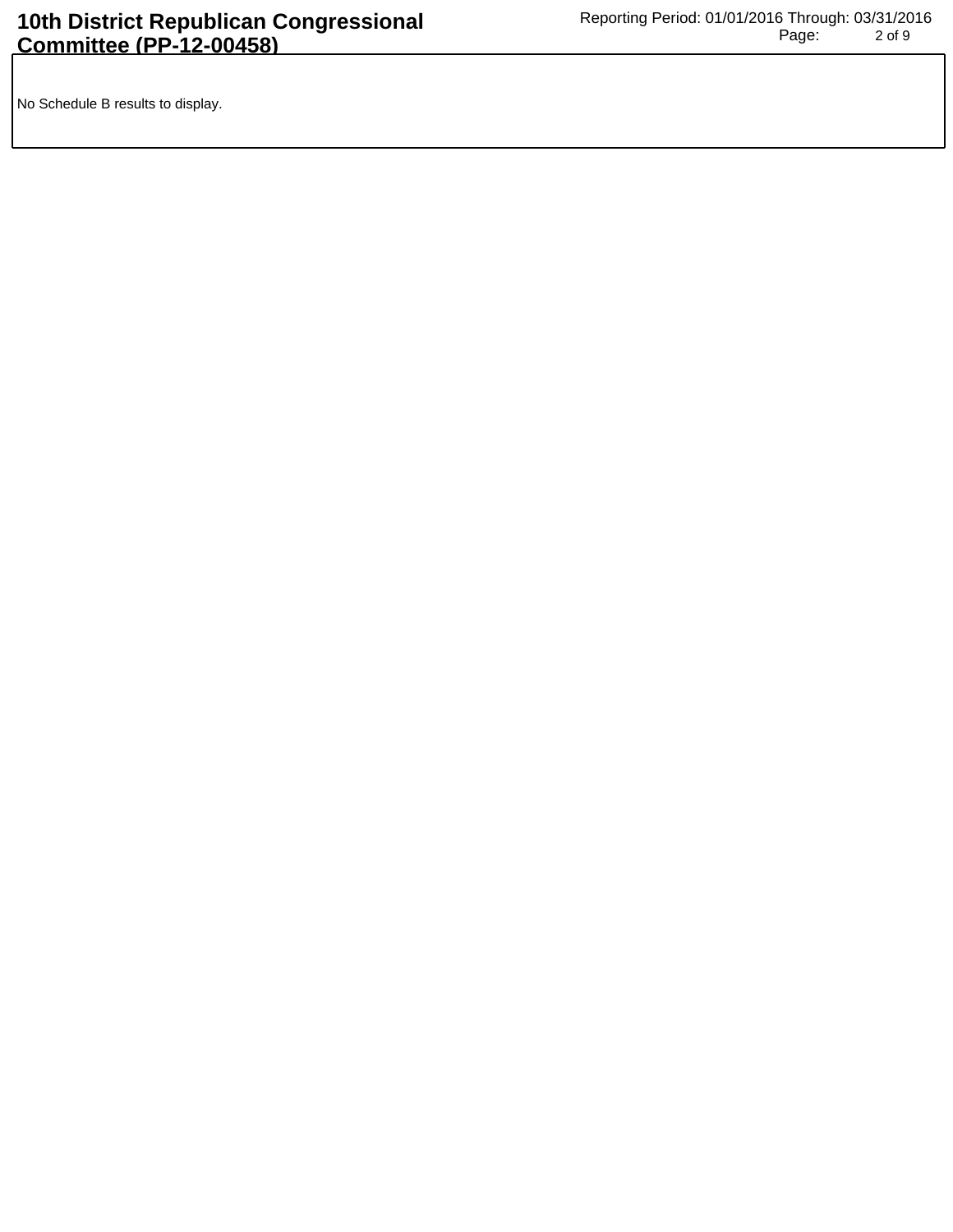No Schedule C results to display.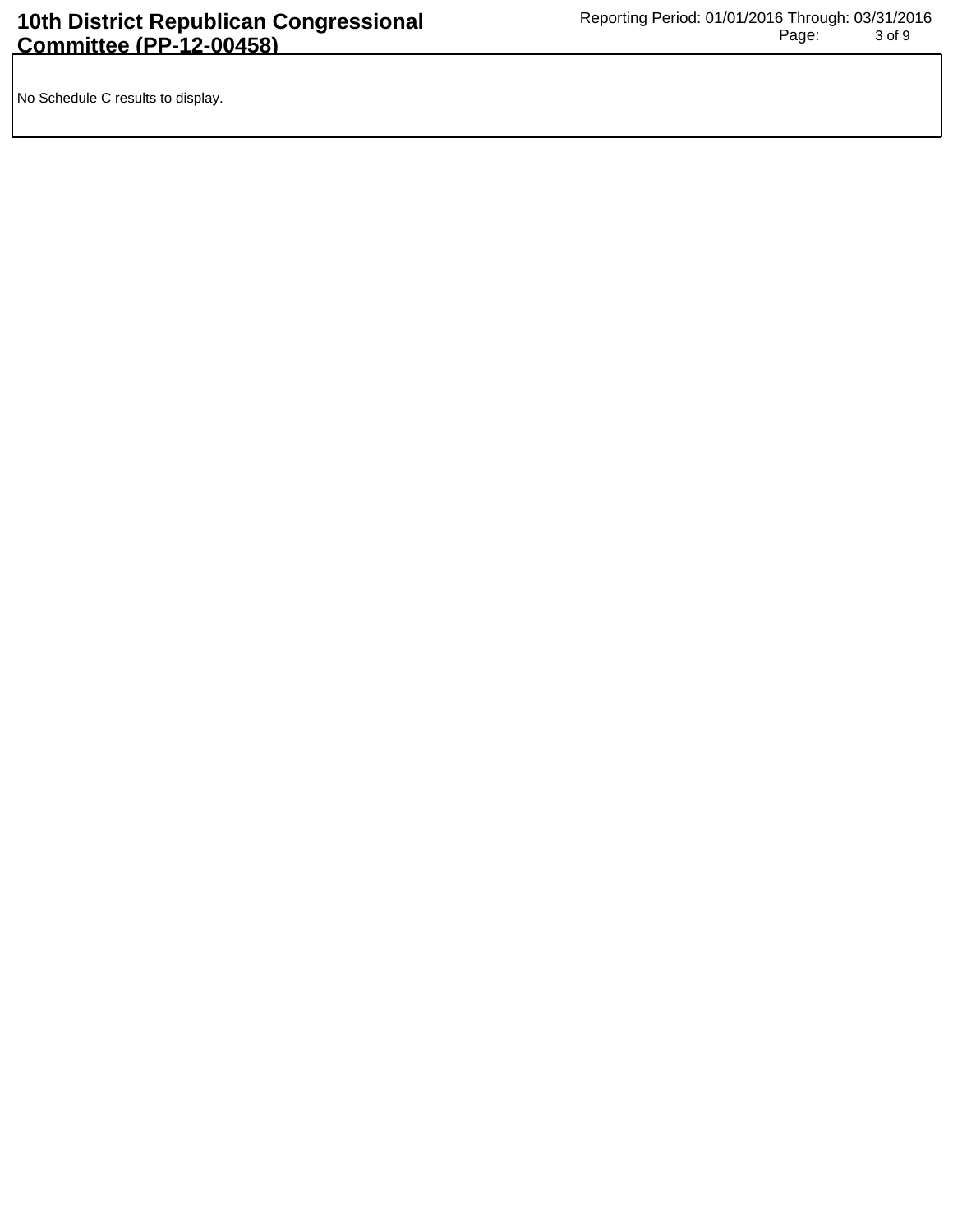| <u> COMMINIE (FF-12-00430)</u>                                                  |                       |                                                 |                        |                |
|---------------------------------------------------------------------------------|-----------------------|-------------------------------------------------|------------------------|----------------|
| Schedule D: Expenditures<br>Person or Company Paid and Address                  | Item or Service       | Name of<br>Person<br>Authorizing<br>Expenditure | Date of<br>Expenditure | Amount<br>Paid |
| Capital One Bank<br>12601 Braemar Village Center<br>Bristow, VA 20136           | Check printing charge | Swenson,<br>Mary Gail                           | 01/01/2016             | \$73.33        |
| Campaigner by Protus<br>2 Gurdwara Road, 3rd Floor<br>Ottowa, Canada, N/A 00000 | Bank service charge   | Swenson,<br>Mary Gail                           | 01/24/2016             | \$55.00        |
| Capital One Bank<br>12601 Braemar Village Center<br>Bristow, VA 20136           | Bank service charge   | Swenson,<br>Mary Gail                           | 01/29/2016             | \$15.00        |
| Campaigner by Protus<br>2 Gurdwara Road, 3rd Floor<br>Ottowa, Canada, N/A 00000 | Bank service charge   | Swenson,<br>Mary Gail                           | 02/24/2016             | \$55.00        |
| Campaigner by Protus<br>2 Gurdwara Road, 3rd Floor<br>Ottowa, Canada, N/A 00000 | Bank service fee      | Swenson,<br>Mary Gail                           | 03/24/2016             | \$55.00        |
| <b>Total This Period</b>                                                        |                       |                                                 |                        | \$253.33       |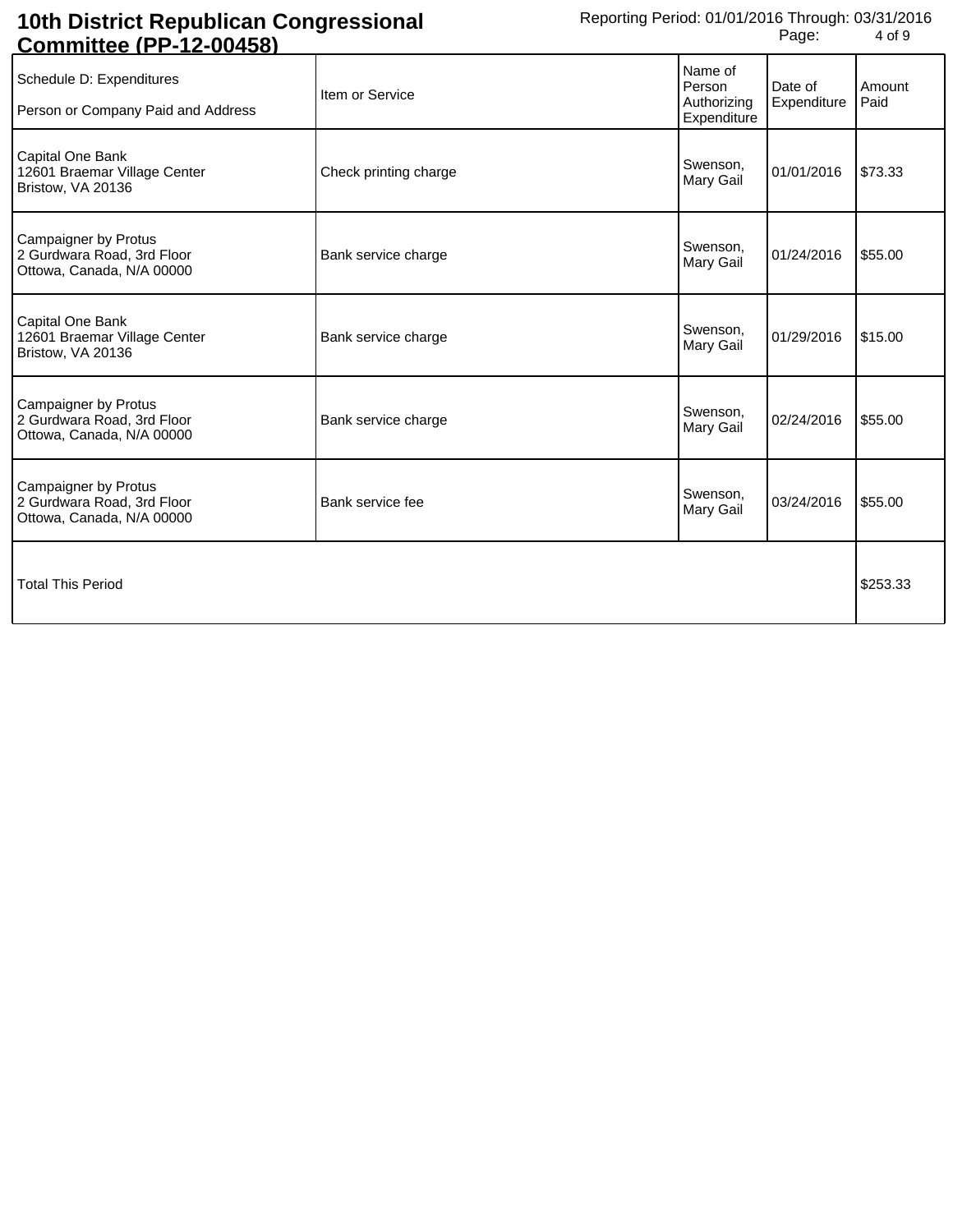| No Schedule E-1 results to display. |  |
|-------------------------------------|--|
|                                     |  |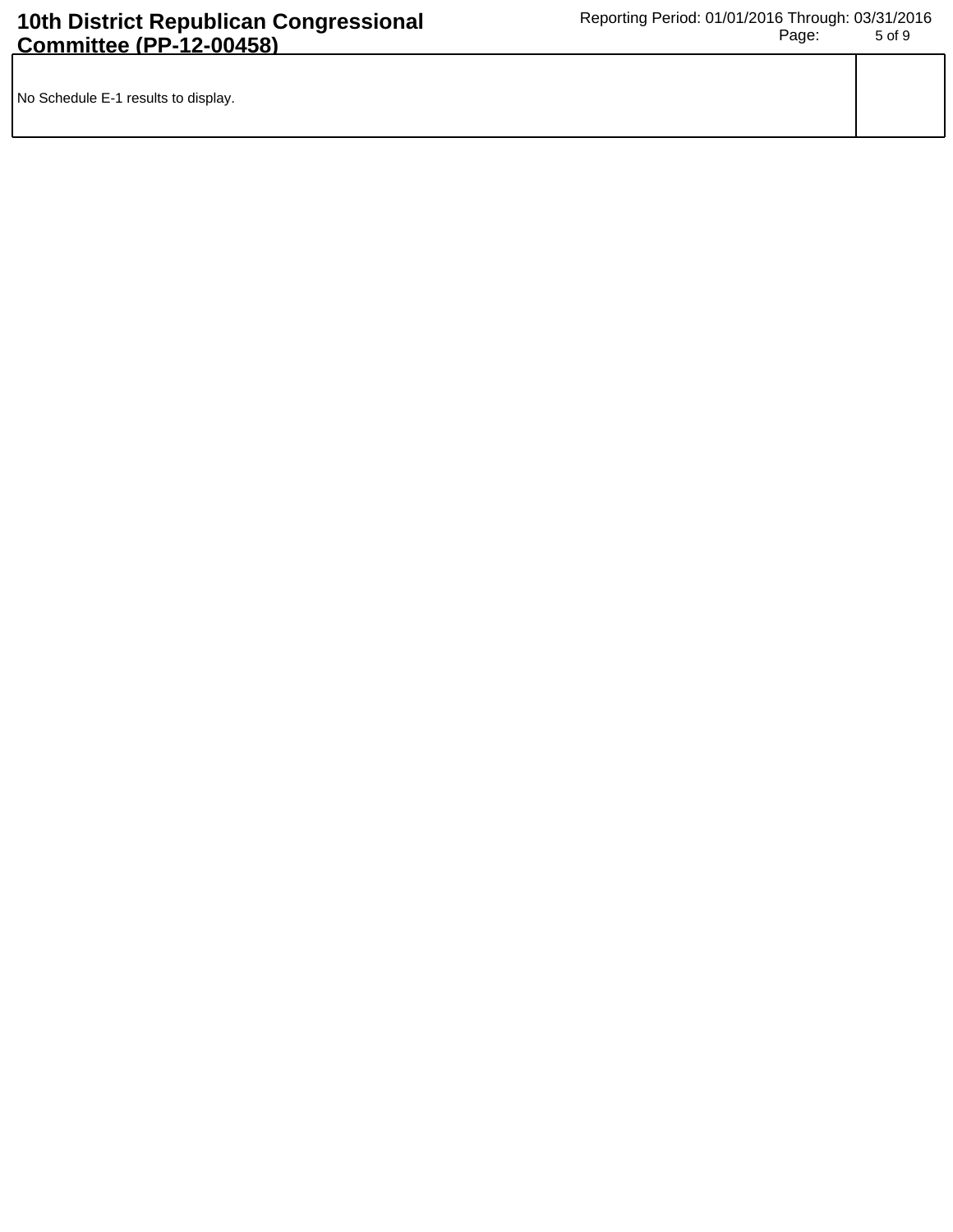| No Schedule E-2 results to display. |  |
|-------------------------------------|--|
|                                     |  |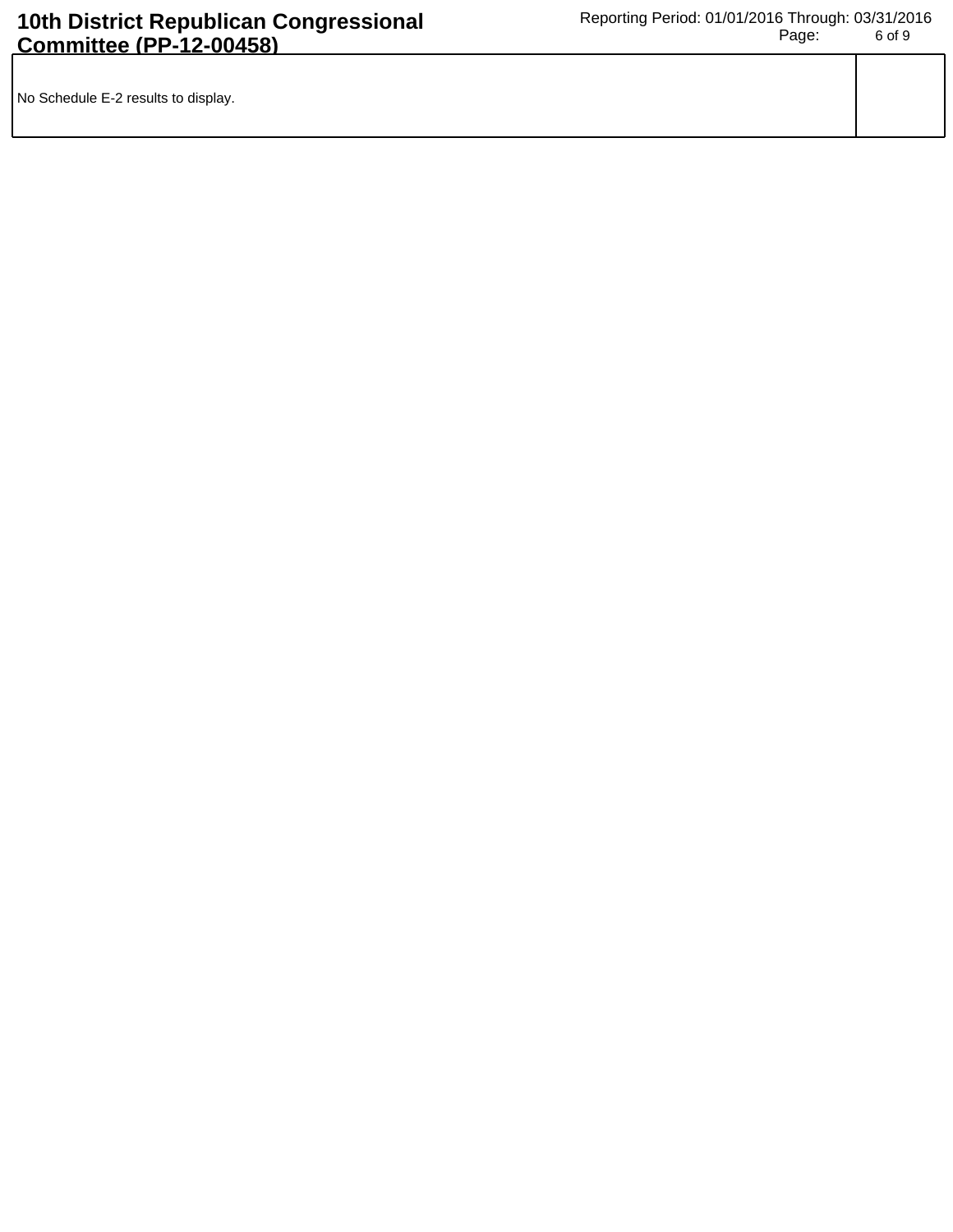No Schedule F results to display.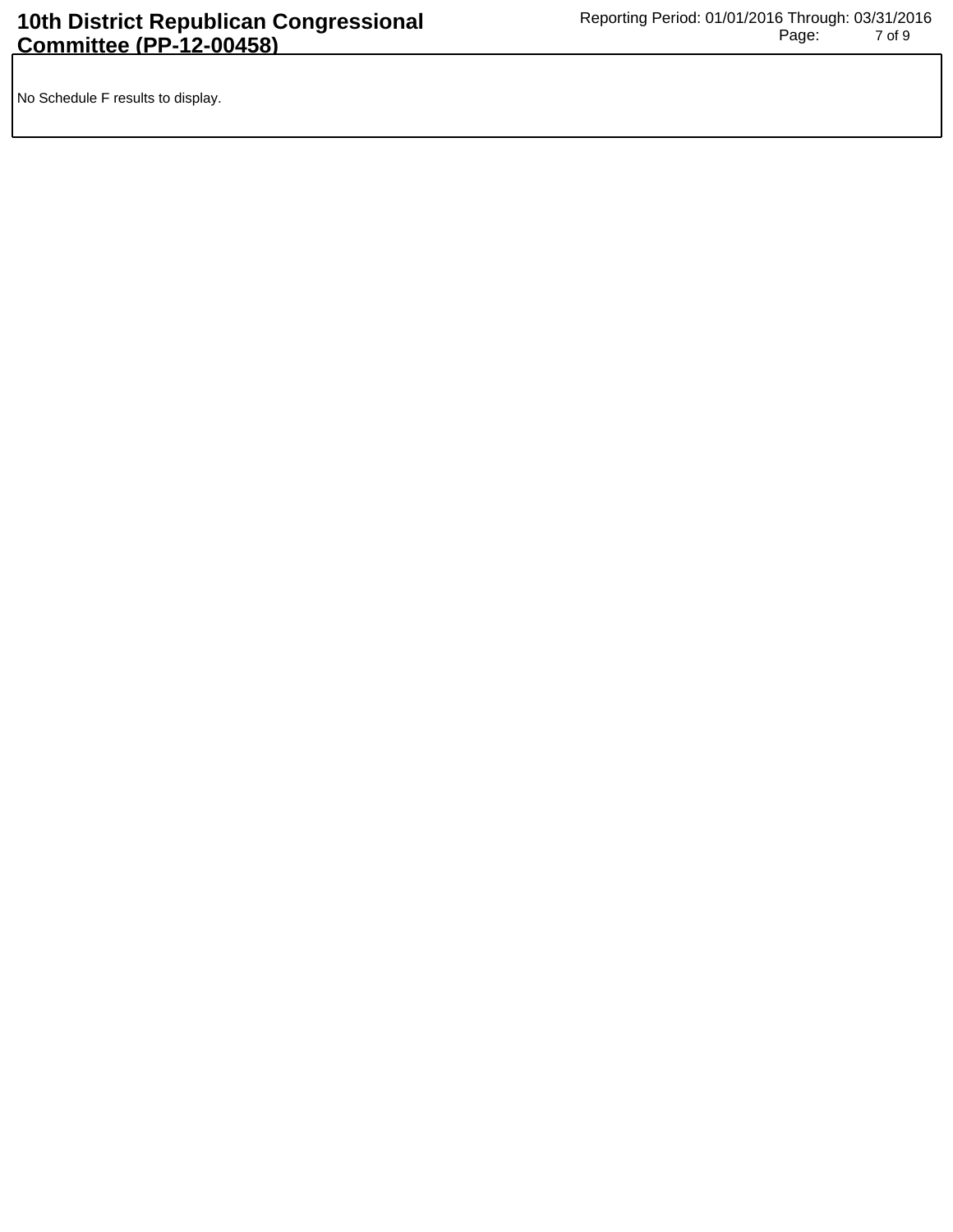| <u> Sommutos (f. 1250–100</u><br><b>Schedule G: Statement of Funds</b> | Number of<br><b>Contributions</b> | <b>Amount</b> |            |
|------------------------------------------------------------------------|-----------------------------------|---------------|------------|
| <b>Contributions Received This Period</b>                              |                                   |               |            |
| 1. Schedule A [Over \$100]                                             | 4                                 | \$1,000.00    |            |
| 2. Schedule B [Over \$100]                                             | 0                                 | \$0.00        |            |
| 3. Un-itemized Cash Contributions [\$100 or less]                      | 0                                 | \$0.00        |            |
| 4. Un-itemized In-Kind Contributions [\$100 or less]                   | 0                                 | \$0.00        |            |
| 5. Total                                                               | 4                                 |               | \$1,000.00 |
| <b>Bank Interest, Refunded Expenditures and Rebates</b>                |                                   |               |            |
| 6. Schedule C [also enter on Line 17b on Schedule H]                   |                                   |               | \$0.00     |
| <b>Expenditures Made This Period</b>                                   |                                   |               |            |
| 7. Schedule B [From line 2 Above]                                      |                                   | \$0.00        |            |
| 8. Un-itemized In-Kind contributions [From line 4 Above]               |                                   | \$0.00        |            |
| 9. Schedule D [Expenditures]                                           |                                   | \$253.33      |            |
| 10. Total [add lines 7, 8 and 9]                                       |                                   |               | \$253.33   |
| <b>Reconciliation of Loan Account</b>                                  |                                   |               |            |
| 11. Beginning loan balance [from line 15 of last report]               |                                   | \$0.00        |            |
| 12. Loans received this period [from Schedule E-Part 1]                |                                   | \$0.00        |            |
| 13. Subtotal                                                           |                                   |               | \$0.00     |
| 14. Subtract: Loans repaid this period [from Schedule E-Part2]         |                                   | \$0.00        |            |
| 15. Ending loan balance                                                |                                   |               | \$0.00     |